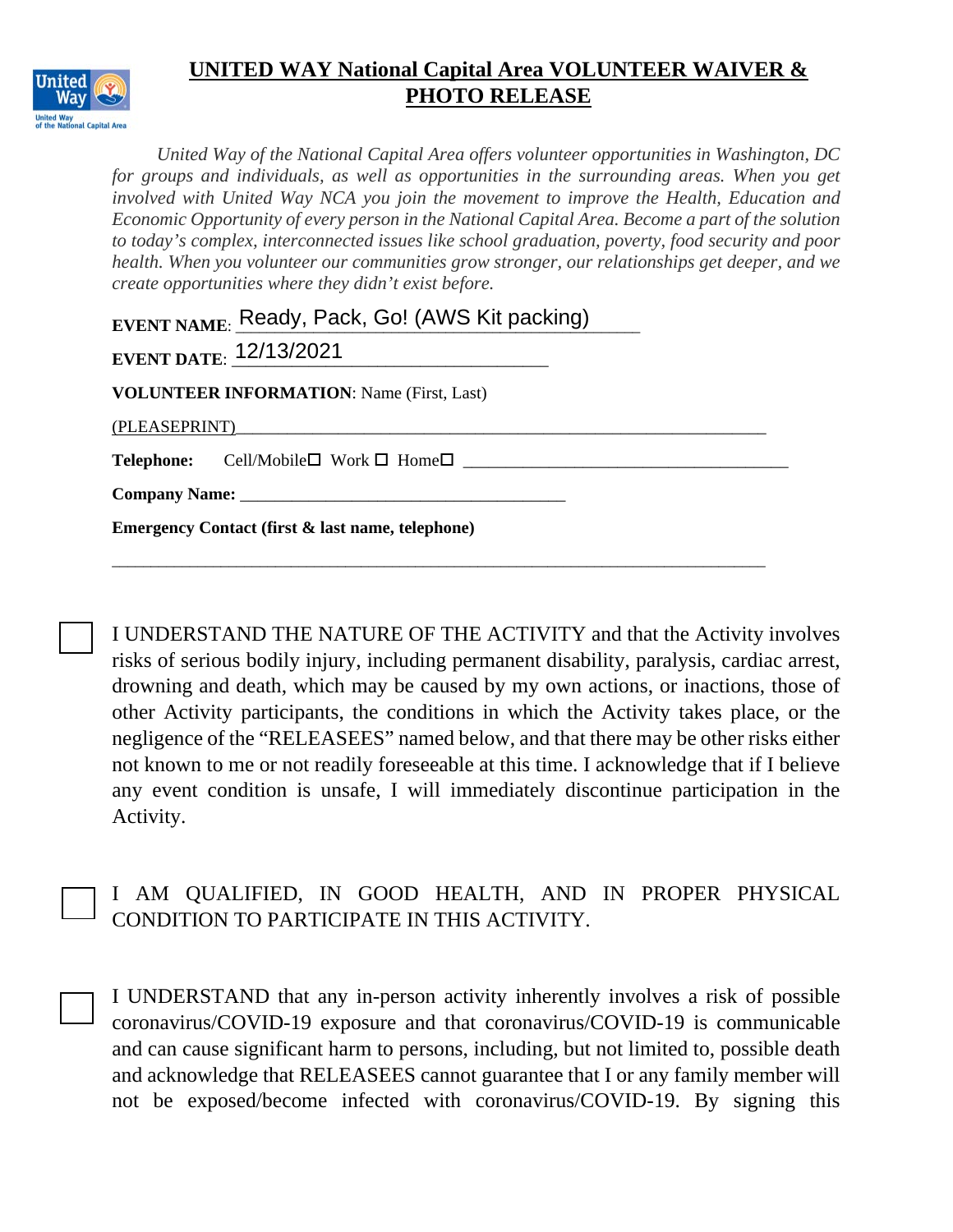

agreement, I am acknowledging these risks for myself and my family members and voluntarily assuming such risks. I AGREE to follow and exercise all applicable precautions and guidelines set forth by the Centers for Disease Control and Prevention (CDC), Department of Health, and local authorities, in connection with the coronavirus/COVID-19, including, but not limited to, social distancing, wearing face coverings, and appropriate hand hygiene. I AGREE to complete any required coronavirus/COVID-19 screening prior to participating in the activity and AGREE to any required contact tracing requirements or any other disclosures required by applicable authorities.

I FULLY ACCEPT AND ASSUME ALL RISKS AND ALL RESPONSIBILITY for all personal injury or property losses, costs, and damages I incur as a result of my participation in the activity.

IN THE EVENT THAT I REQUIRE EMERGENCY MEDICAL PROCEDURES I specifically authorize that all treatments be given. I also understand and agree that I will be responsible for the costs of such medical procedures and treatments.

I HEREBY RELEASE, DISCHARGE AND PROMISE NOT TO SUE United Way of the National Capital Area, its respective administrators, directors, agents, volunteers, and employees, other participants, any sponsor advertisers, nonprofit partners, and if applicable, owners and landlords of premises on which the Activity takes place (each considered one of the "RELEASEES" herein), from all liability, claims, demands, losses, or damages that I suffer which are caused or alleged to be caused in whole or in part by the alleged or actual negligence of the RELEASEES or otherwise, including negligent rescue operations.

I WILL INDEMNIFY, SAVE, AND HOLD HARMLESS EACH RELEASEE from any loss, liability, damage or cost which may incur, if, despite this release and waiver of liability, and assumption of risk, I or anyone on my behalf, makes a claim against any RELEASEE.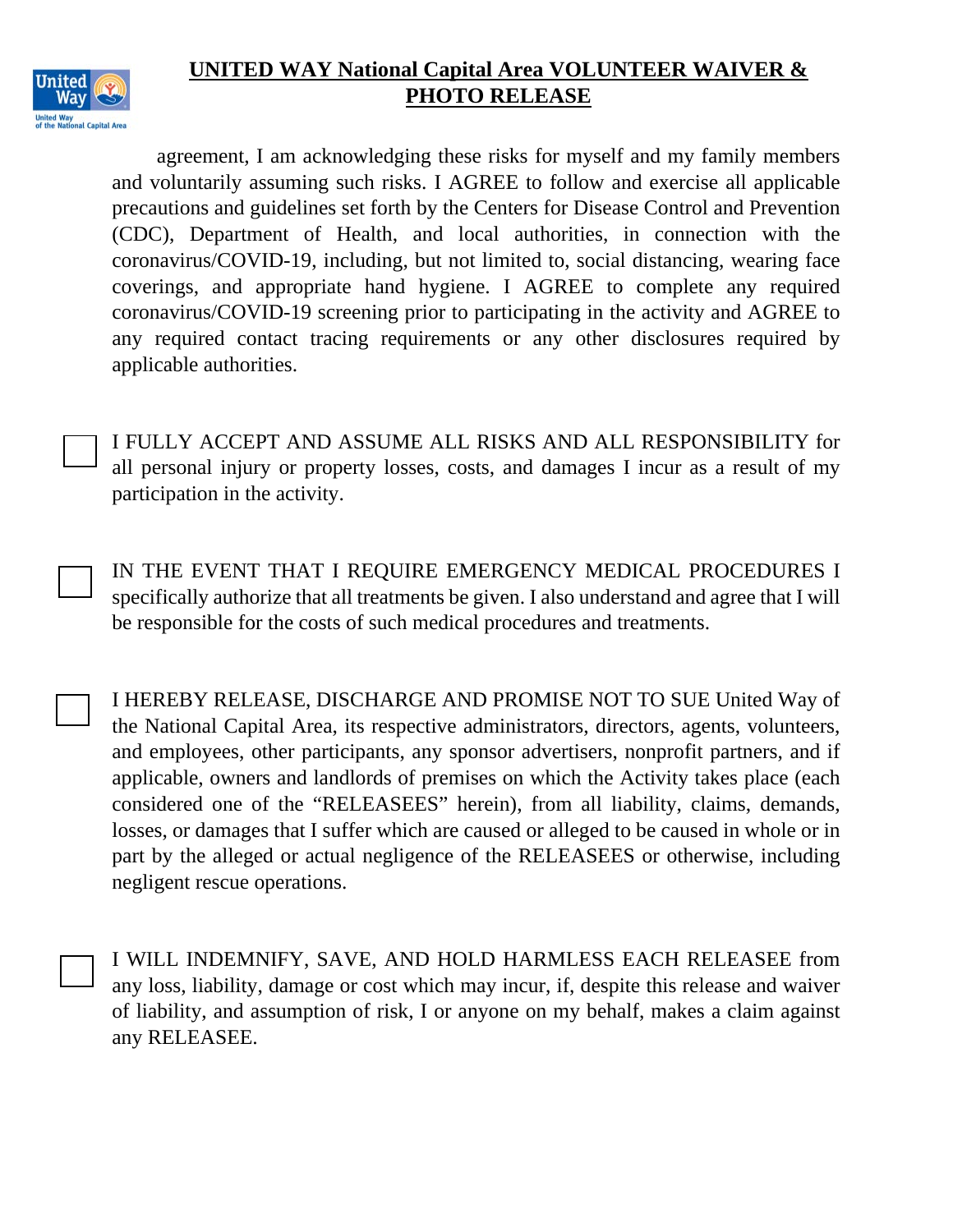

I HEREBY GRANT full permission to any and all of the above parties to use any photographs or other reproductions of this event for any legitimate purpose including advertising.

I READ THIS RELEASE AND WAIVER OF LIABILITY, ASSUMPTION OF RISK, INDEMNITY AGREEMENT FULLY, AND UNDERSTAND ITS TERMS AND THAT I HAVE GIVEN UP SUBSTANTIAL RIGHTS by signing it and have signed it freely and without any inducement or assurance of any nature. I intend to be a complete and unconditional release of all liability to the greatest extent allowed by law.

I ALSO UNDERSTAND AND AGREE that United Way of National Capital Area may subsequently use, for publicity or promotional purposes, my name, or pictures of me participating in this event without liability or obligation to me.

### **CONSENT TO PARTICIPATE AND RELEASE OF LIABILITY**

I understand that I am participating in activities by my own choice and that I may be volunteering my services to various social service organizations. I further understand that the nature of such volunteer activities may involve physical activity, contact with unidentified/unfamiliar persons, and other potential risks of injury. With full knowledge of the risks associated with such volunteer activities, I agree to release and hold harmless UNITED WAY NCA, the organizations at which or on behalf of I am volunteering, and each of their respective employees, officers, directors, volunteers, agents, agencies, and funding sources, from all liability and responsibility pertaining to any claims, demands, and actions resulting from my participation in such volunteer activities, including claims, demands, and actions resulting from illness or injuries (physical or mental) and/or property damage (including any injury or damage caused by negligence) during my participation, that are incurred by myself and/or arising either directly or indirectly from any cause whatsoever, whether caused by UNITED WAY NCA's active or passive negligence or otherwise. I understand this release extends to claims that I do not know or do not expect to exist at the time of the signing of this Agreement. I agree to indemnify, defend, and hold harmless UNITED WAY NCA for any liability that may arise because of my negligent, criminal, willful, or fraudulent acts or omissions that occur during my participation.



**PHOTO RELEASE** I prefer to opt-out of the photo release

This photo release pertains to both UNITED WAY NCA and its third party photographer ("Photographer") if any, and their respective directors, officers, members, managers, agents,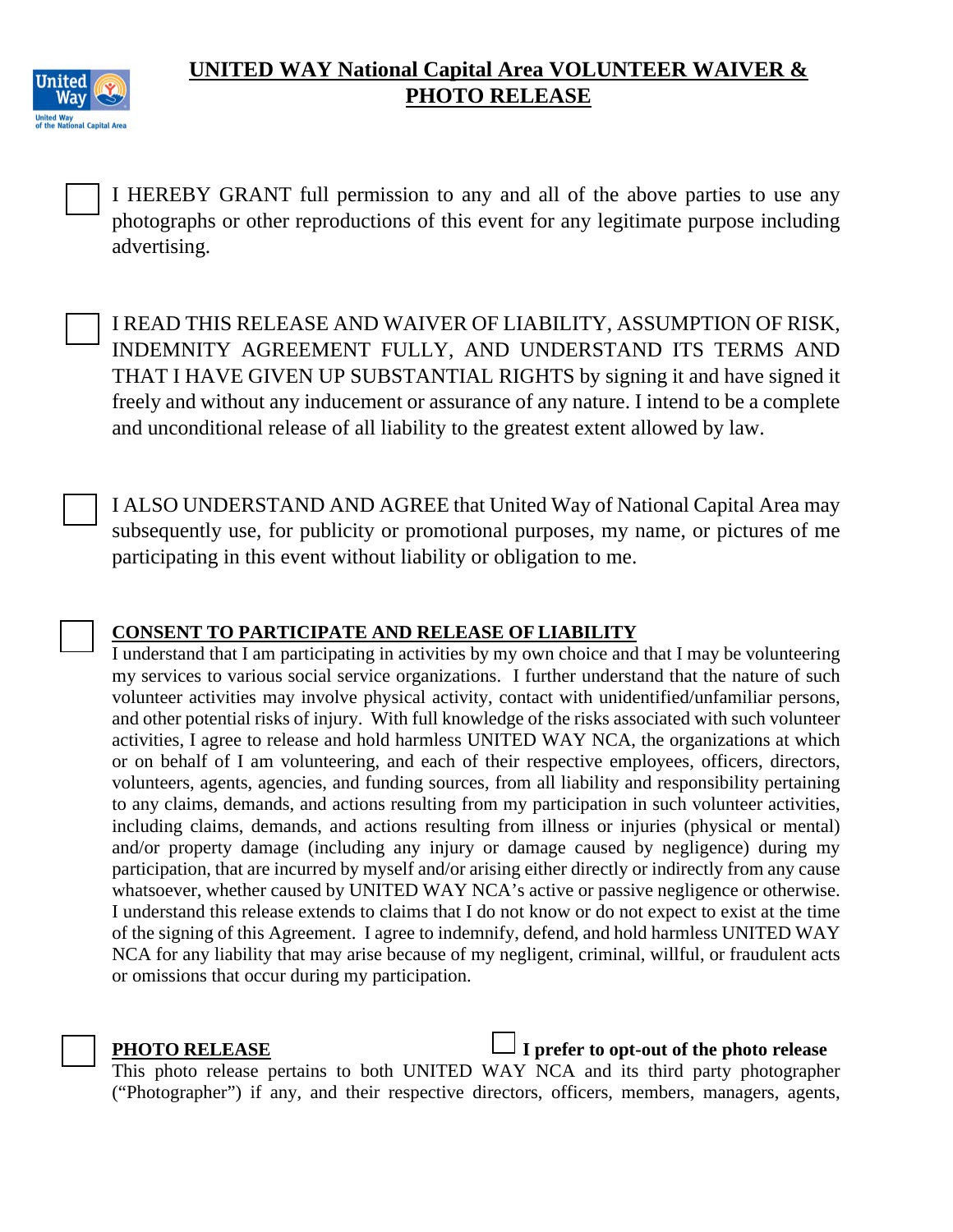

representatives, employees, volunteers, licensees, designees, or assigns. Without limitation or compensation, and in exchange for the possibility of having my image used by UNITED WAY NCA or Photographer, I authorize and grant UNITED WAY NCA and Photographer, today and in the future, the following unrestricted and unconditional rights and permissions: (1) to record on any media (photographic, video, digital or otherwise, with or without sound) my image, voice, and likeness (whether alone or with others) (collectively the "Photographs"); (2) to use, re-use, use commercially, publish and re- publish, display and reproduce the Photographs in whole or in part, with or without alteration or modification, individually or in connection with other images (of people, natural elements or any other imagery of any type), and in any and all manners and media, whether now known or later invented, with or without my name or a fictitious name, in any geographic territory, channel of trade or market; (3) to alter, edit, crop or retouch the Photographs without retraction; and (4) to copyright the Photographs. I understand the Photographs may be used for any and all purposes, including without limitation, exhibitions, public displays, publications, commercial art, and advertising purposes, in any media, including without limitation, on billboards or the Internet, and that the Photographs may be displayed publicly and prominently, possibly for a long time or permanently. I waive any right to inspect or approve any use of the Photographs or the rights granted in this Agreement by either UNITED WAY NCA or Photographer. I waive, release, discharge, and hold harmless UNITED WAY NCA and Photographer for any and all claims or demands arising out of or in connection with the Photographs or with UNITED WAY NCA's or Photographer's exercise of the rights and permissions granted herein, including all claims for additional compensation, claims of defamation, blurring, distortion, alteration, optical illusion, or any claims regarding rights of privacy or publicity. I understand that by releasing UNITED WAY NCA and Photographer from liability, I am giving up certain rights that I would otherwise retain. UNITED WAY NCA and/or Photographer own all rights in the Photographs, including all copyright rights, and I disclaim any rights I may have in the Photographs. This Agreement contains the entire agreement relating to the Photographs and the rights in the Photographs.

No modification of this Agreement will be valid unless agreed to in writing by UNITED WAY NCA and the above-named volunteer.

#### I HEREBY CONSENT AND AGREE, INDIVIDUALLY TO ALL THE TERMS AND PROVISIONS STATEDABOVE.

**PRINTED NAME:** (First, Last)

**Volunteer Signature:** \_\_\_\_\_\_\_\_\_\_\_\_\_\_\_\_\_\_\_\_\_\_\_\_\_\_\_\_\_\_\_\_\_\_\_\_\_\_\_\_\_\_\_\_\_\_\_\_\_\_\_\_\_\_\_\_\_\_\_\_\_\_\_\_\_\_

Date:

**If Volunteer is under 18**